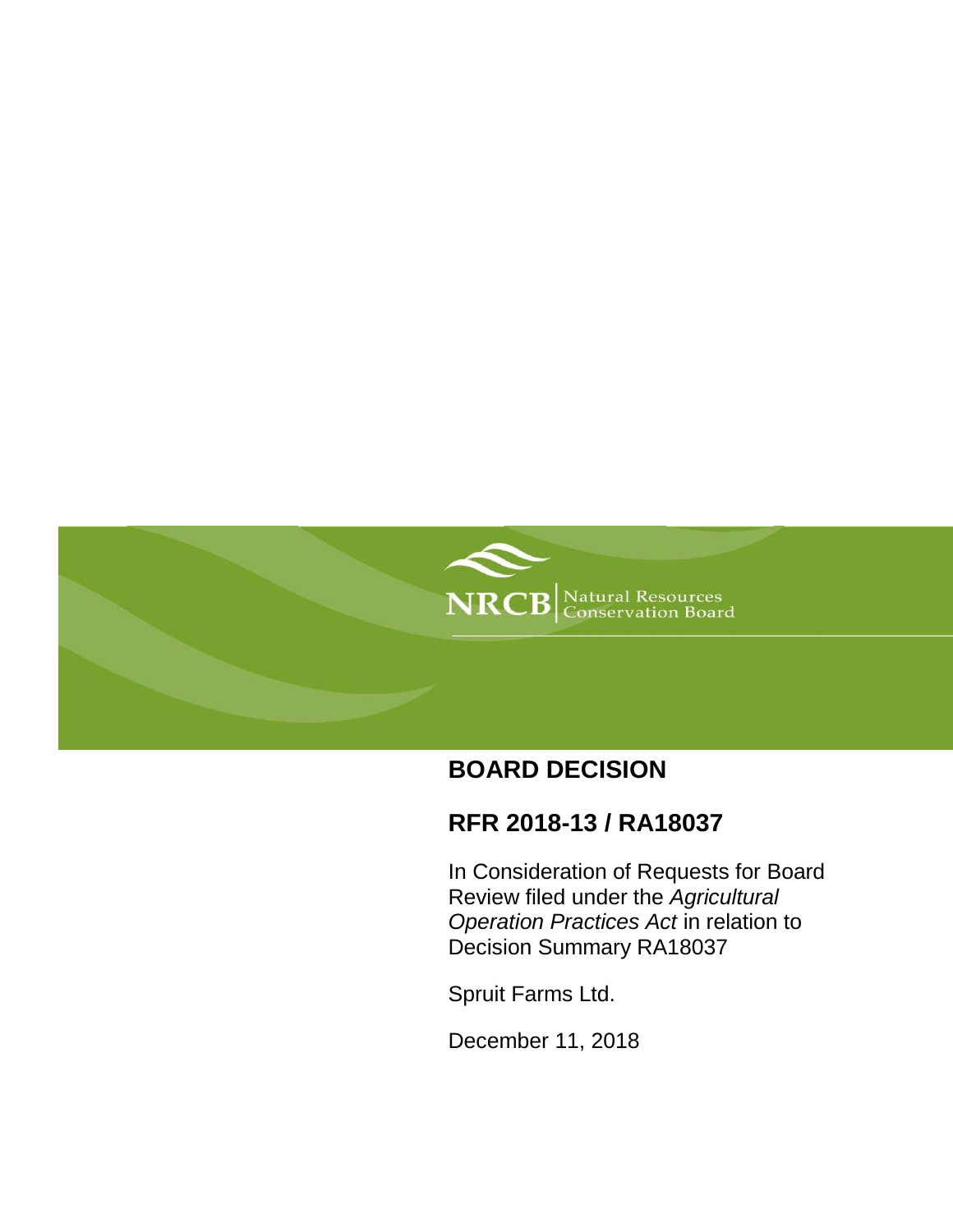## **Background**

On October 18, 2018, NRCB Approval Officer Jeff Froese issued Decision Summary RA18037 in relation to the confined feeding operation (CFO) proposed by Spruit Farms Ltd. (Spruit Farms) at NW 36-36-19 W4M in the County of Stettler No. 6 (County). Spruit Farms sought approval to expand an existing 2,400 feeder pig CFO by increasing the permitted livestock to 2,400 feeder pigs and 8,000 weaner pigs. The proposed CFO includes the construction of a new weaner barn (107 m x 37 m, with 0.6 m deep manure storage pits) and constructing four 0.9 m deep manure storage pits below an existing feeder pig barn. The application to the approval officer also sought to amend the existing permit by removing two permit conditions originally imposed by municipal development permit 9906F. The approval officer considered this application in Decision Summary RA18037 and issued an approval with conditions.

Pursuant to section 20(5) of the *Agricultural Operation Practices Act* (AOPA*)*, Requests for Board Review (RFRs) of Decision Summary RA18037 were filed by directly affected parties Doug and Annette Cook, Barry Bolton, Merv Toews, Jim and Betty Lou Muhlbach, Virginia Nielsen, the Innocent family (Glen, Judy and Robyn), and the County.

Pursuant to section 20(6) of AOPA, John and Joyce Bolton requested that the Board first find them to be directly affected by the Spruit Farms application, and then consider their RFR of Decision Summary RA18037. John and Joyce Bolton had filed a statement of concern with the approval officer.

All RFRs and the section 20(6) request by John and Joyce Bolton were received before the filing deadline of November 8, 2018. On November 9, 2018 the Board received a submission from the approval officer in relation to the filed RFRs; the approval officer copied that submission to all other relevant parties.

Following receipt of the RFRs, all parties were provided with copies of the requests on November 9, 2018, and notified of the Board's intent to meet and deliberate on this matter. Directly affected parties with an adverse interest to the matters raised in the RFRs were given the opportunity to provide a rebuttal submission in response on or before November 19, 2018. The Board received a rebuttal submission from Spruit Farms on November 19, 2018.

### **Jurisdiction**

The Board's authority for granting a review of an approval officer's decision is found in section 25(1) of AOPA, which states:

- *25(1) The Board must, within 10 working days of receiving an application under section 20(5), 22(4) or 23(3) and within 10 working days of the Board's determination under section 20(8) that a person or organization is a directly affected party,*
	- *(a) dismiss the application for review, if in the opinion of the Board, the issues raised in the application for review were adequately dealt with by the approval officer or the issues raised are of little merit, or*
	- *(b) schedule a review.*

The Board considers that a party requesting a review has the onus of demonstrating that there are sufficient grounds to merit review of the approval officer's decision. Section 13(1) of the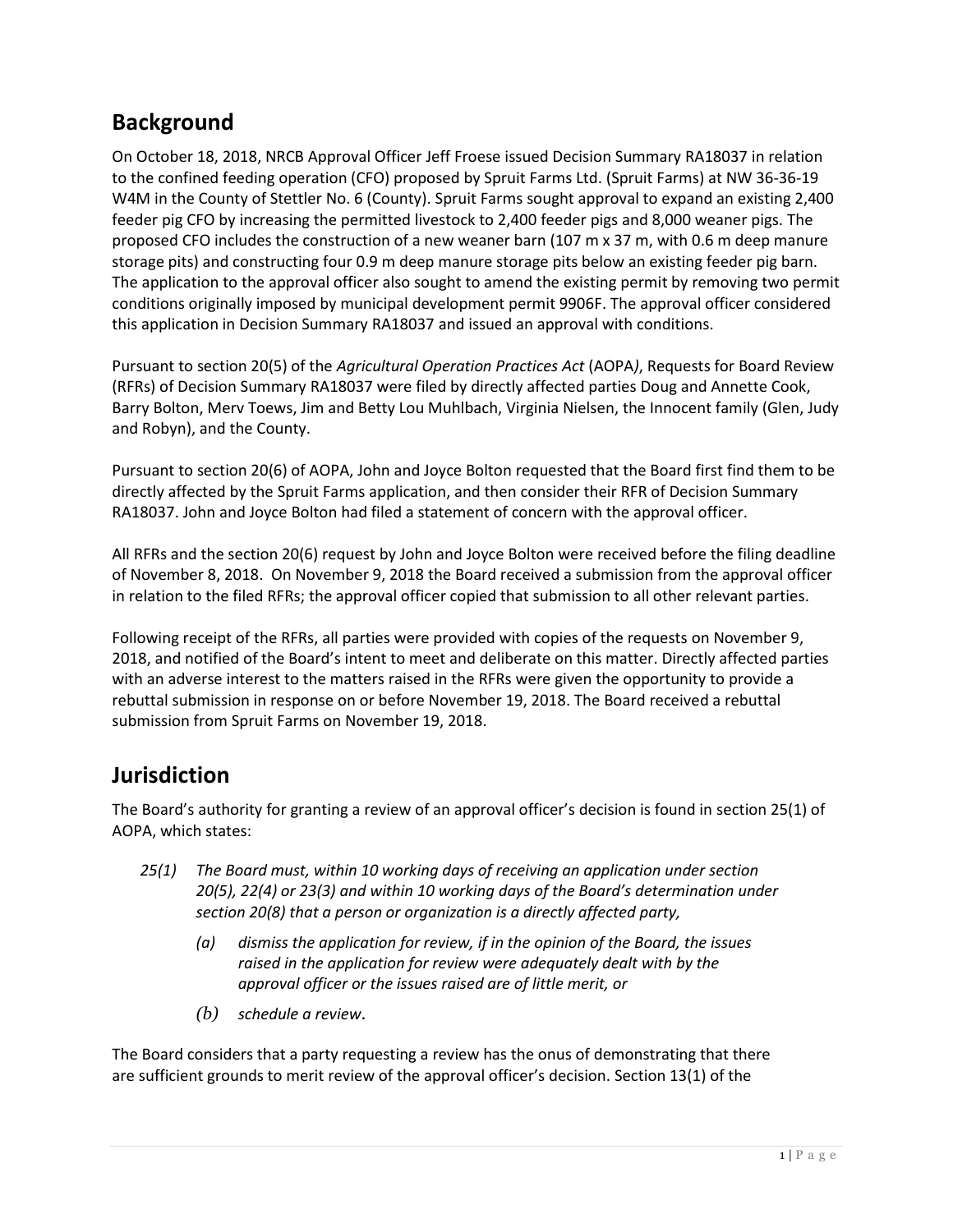*Board Administrative Procedures Regulation* describes the information that must be included in each RFR.

### **Documents Considered**

The Board considered the following information:

- Decision Summary RA18037, dated October 18, 2018
- Approval RA18037, including Appendix and referenced Water Well Monitoring **Requirements**
- Technical Document RA18037
- RFRs filed by:
	- Doug and Annette Cook
	- Barry Bolton
	- Merv Toews
	- Jim and Betty Lou Muhlbach
	- Virginia Nielsen
	- Glen, Judy and Robyn Innocent
	- $-$  the County
- Request to review directly affected party status and RFR filed by John and Joyce Bolton
- Approval officer submission dated November 9, 2018
- Portions of the public record maintained by the approval officer
- Rebuttal submission from Spruit Farms dated November 19, 2018

### **Board Deliberations**

The Board met on November 21, 23, 27, and December 5, 2018 to deliberate on the RFRs.

#### *Preliminary Issue—Review of Directly Affected Party Status*

John and Joyce Bolton submitted a statement of concern to the approval officer in response to the Notice of Application (published in the June 28, 2018 edition of the *Stettler Independent*). The approval officer determined that John and Joyce Bolton had not established that they would be directly affected by the proposed CFO.

In reviewing the concerns raised, the Board finds that John and Joyce Bolton have not established that they would be directly affected parties. The Board refers to NRCB Approvals Operational Policy 2016-17, (clause 6.3), and NRCB Board Decision 2011-05 / RA11001 (Klaas Ijtsma, page 4), which describe a test for directly affected parties as follows:

- a plausible chain of causality exists between the proposed project and the effect asserted,
- the effect would probably occur,
- the effect could reasonably be expected to impact the party,
- the effect would not be trivial, and
- the effect falls within the NRCB regulatory mandate under AOPA.

This approach is similar to that described by the approval officer in Decision Summary RA18037.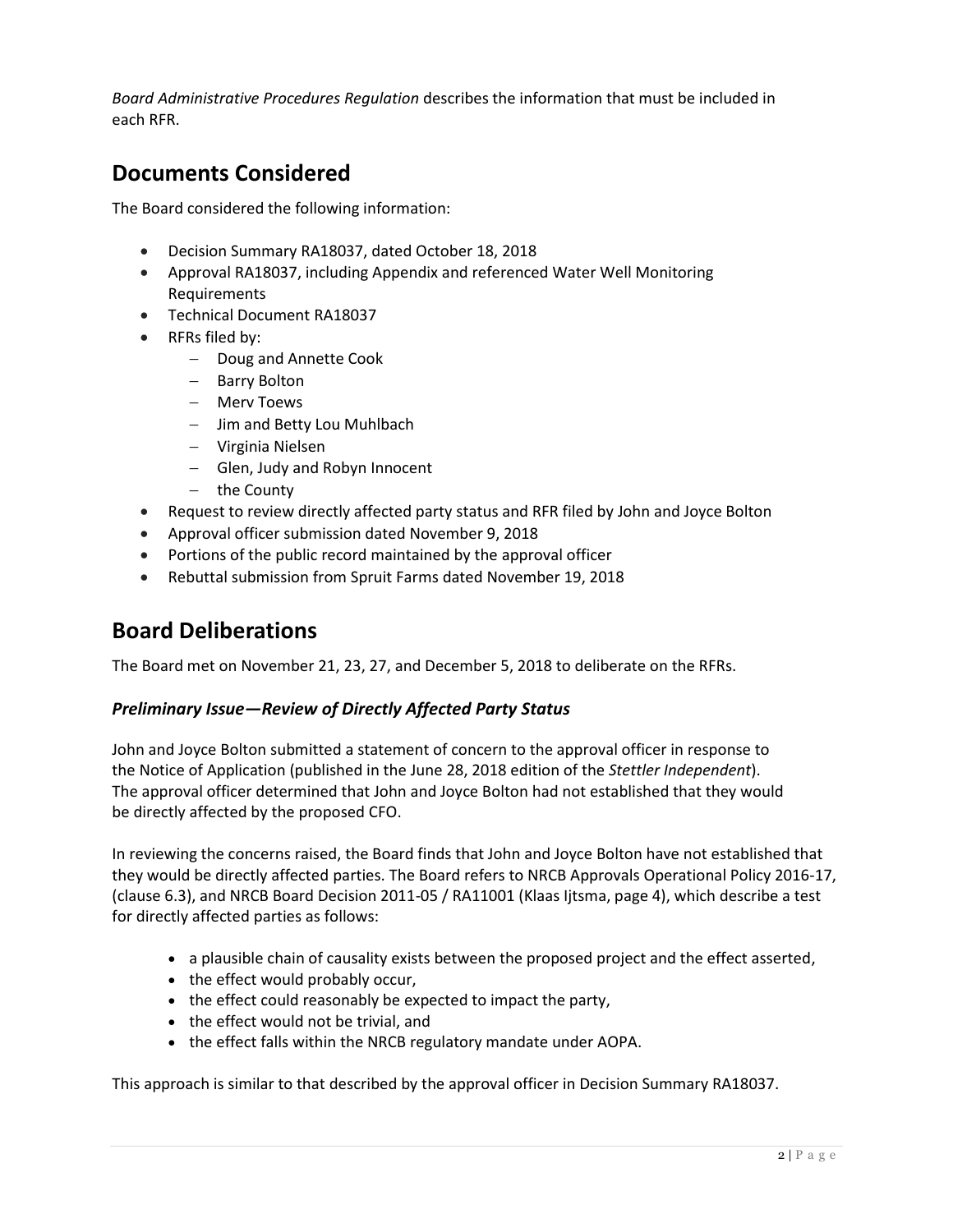The Board notes that the approval officer considered the proximity of the CFO to the lands and residence of John and Joyce Bolton, and concluded that the Boltons had not established that they should be considered directly affected parties to the Spruit Farms' application.

Having reviewed the section 20(6) request filed by John and Joyce Bolton, the Board reaches the same conclusion as the approval officer in respect to whether the Boltons should be considered directly affected parties in relation to Application RA18037. The Board has confirmed that the Boltons' lands and residence are outside of the "affected party" area delineated by the Agricultural Operations, Part 2 Matters Regulation (AR 257/2001). The Board notes that the Bolton's RFR filing references a number of concerns, including odour, pollution, water quantity, land value, fly-transmitted disease, and an increase in predators. Listing these concerns in the general terms done in the RFR does not establish a plausible chain of causality between the claimed effects from the CFO and the Boltons. The Board does not doubt that there will be times that the Boltons will experience odour and other nuisance related effects from the Spruit Farms' operation. However, the Board considers that the "affected party" distances in the AOPA regulations were established to include all lands and residences that, barring special circumstances, would experience effects from the CFO facility that could make the owners or residents directly affected parties. In this case, Joyce and John Bolton do not own or reside on land within the one mile affected party radius and have not provided specific evidence to demonstrate to the Board that they meet the directly affected party test.

To conclude, the Board finds the approval officer's decision that John and Joyce Bolton are not directly affected parties is reasonable. As such, the Board dismisses the John and Joyce Bolton request for directly affected party status.

#### *Deliberations on Requests for Review (RFRs)*

In its deliberations, the Board considered each RFR filed by the directly affected parties and the various issues raised. The Board must dismiss an application for review if, in its opinion, the issues raised in the RFR were adequately dealt with by the approval officer or the issues are of little merit. The issues raised in the RFRs include:

- number of families directly affected
- accuracy of MDS measurement
- manure spreading land base
- need for road use agreement
- traffic
- flies and spread of disease to cattle
- land value
- increase in scavengers
- groundwater quantity
- surface water quality
- manure storage creating risk to groundwater quality
- measures to minimize odour associated with manure spreading
- odour
- owner does not live on site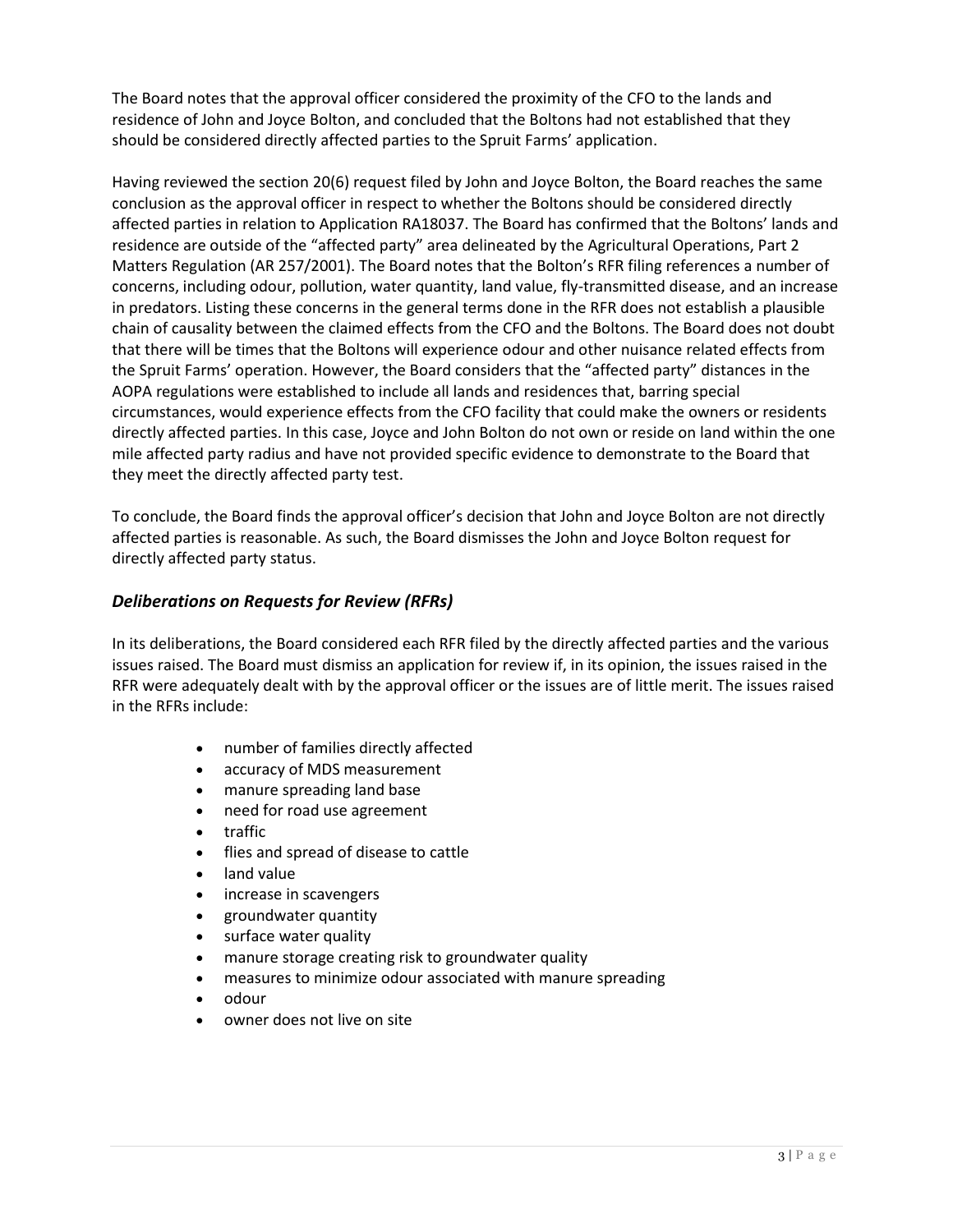#### **Reliability of MDS measurement**

Doug and Annette Cook questioned the accuracy of the measurement between the nearest existing or proposed manure storage facilities to their residence. Using Google Earth Pro©, the approval officer determined that the Cook residence was 580 m from the Spruit Farms manure storage lagoon. In Decision Summary RA18037, the approval officer determined the required minimum distance separation (MDS) to be 509 m, after applying the expansion factor as directed by the *Standards and Administration Regulation* (AR 267/2001). The NRCB has used and relied on the Google Earth Pro© measurement tools for assessing MDS for several years. The Board does understand that such measurements may have a margin of error. However, based on inquiries made in a previous review (NRCB Board Decision 2015-02 / BA13006 and BA14002; William and Audrey Trenchuk), the Board is satisfied that the margin of error associated with the Google Earth Pro<sup>®</sup> measurements used by the approval officer for the land base in this instance may amount to a couple of metres. The measurement performed by the approval officer is shown on page 11 of 37 of Technical Document RA18037 as 578.13 m between the Cook residence and the CFO facility, and this exceeds the required MDS by approximately 70 m. The Board is therefore satisfied that the approval officer adequately considered this issue.

#### **Number of directly affected parties**

The RFRs filed by Barry Bolton, Merv Toews, Jim and Betty Lou Muhlbach, the Innocent family, and the County state that the number of directly affected parties alone is sufficient reason to deny the expansion application. The approval officer set out his reasons for determining that six families were directly affected parties for this application. Every person who owns or resides within the 25 quarter sections of land that were within a one mile distance of the CFO parcel is considered to be an "affected party" in accordance with section 5 of the *Agricultural Operations, Part 2 Matters Regulation*. The NRCB Approvals Operational Policy states that any "affected party" that files a statement of concern with the approval officer will be presumed to be a "directly affected party". However, it is the Board's view that the number of directly affected parties is not determinative of the nature or extent of the effects that will be experienced by any one party.

The Board also considered whether the number of affected parties is a determinative factor in assessing the general effects on the community and whether a CFO is an appropriate land use. Area land uses, compatibility with adjacent land uses, and land use objectives are managed by the responsible municipal authority. In this case, the Board is satisfied that the approval officer had appropriate regard for the County's Municipal Development Plan (MDP Bylaw 1414-09, with amendments to June 25, 2014) and the County's Land Use Bylaw 1443-10 (with amendments to September 14, 2016). The approval officer noted that the CFO lands are identified in the County's Zoning Districts map as "Agricultural District" and are not located within a CFO exclusion zone under the County's MDP; as such, the CFO expansion is consistent with the County's planning instruments. The Board is satisfied that the County has addressed effects on the community associated with broad CFO siting considerations within its planning and land use documents. The Board concludes that there is no merit to warrant a review of whether the number of directly affected parties in this application could lead to a conclusion that the CFO expansion should be denied.

#### **Adequacy of manure spreading land base**

The RFRs filed by Doug and Annette Cook and Virginia Nielsen each question whether the proponent's application satisfied the manure spreading land base application requirement. Section 24 of the *Standards and Administration Regulation* states that an applicant must satisfy an approval officer that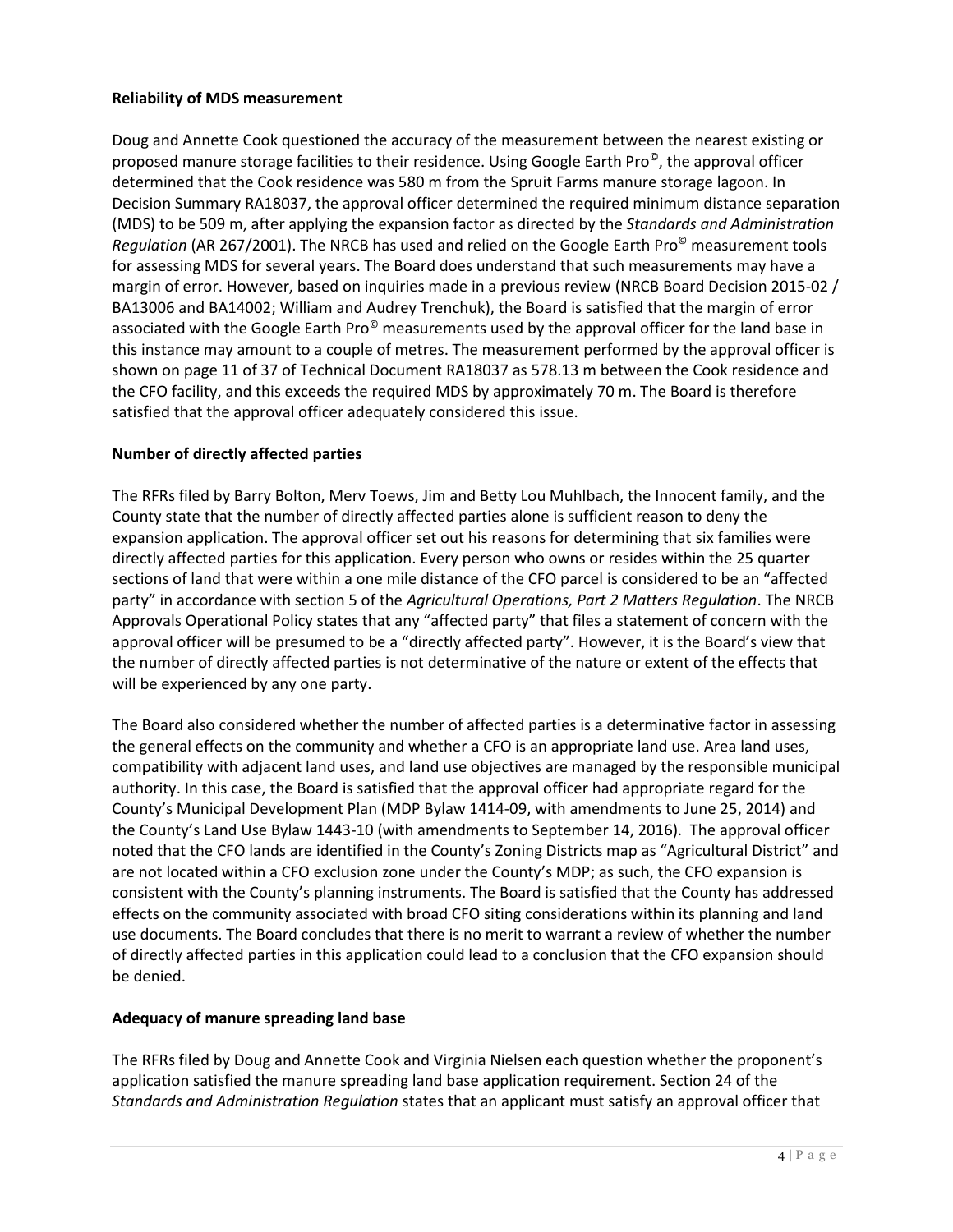the applicant has a sufficient manure spreading land base for the first year following the granting of the application. The RFRs state that four of the manure spreading agreements were incomplete as they did not name Spruit Farms as the manure producer at the outset of the form (two instances), did not describe the time period for the agreement by omitting a number in the space provided for the duration of the contract (two instances), or included a number but failed to state a unit (i.e., year) for the number in two instances. In their rebuttal to the RFRs, Spruit Farms filed updated manure spreading agreements with Imperial Ranch Ltd. and Stewart Farming Ltd.

The Board finds that the agreements as originally filed with the approval officer are sufficiently clear to satisfy the requirements of section 24 of the *Standards and Administration Regulation*. The contracts set out land descriptions and identify Spruit Farms as the manure producer on the signature lines. The body of each contract describes that the agreement has a minimum time period of one year. Therefore the Board finds that failure to include a specific number is not fatal because the default wording supports a one year agreement. Where a numeral 5 is included, but no unit is entered, the Board finds that a plain reading of this agreement is that it has a five year term.

However, in its review, the Board found that the Land Base for Manure table (Technical Document RA 18037) did not reconcile. As a result, the Board extended its review to the available spreading land listed on pages 14 and 15 of 37 of Technical Document RA 18037. In order to reconcile the numbers included on pages 14 and 15 of the Technical Document, the Board spent considerable time reviewing the "analysis of manure spreading lands" in the approval officer's public record material. The Board acknowledges that the approval officer undertook a detailed review of land available for spreading, using soils information and area calculations derived from the Alberta Soil Information Viewer for each quarter section covered by the land spreading agreements. Using the approval officer background documents, the Board reconciled the approval officer's final area and soil calculations (489 ha black soils and 94 ha brown soils). While the Board was able to derive the total land available for manure spreading, the Board notes that the Land Base for Manure table (Technical Document RA18037, pages 14 and 15 of 37) did not, but should have, reconciled with the approval officer's background work.

The Board concludes that the approval officer adequately considered this issue since the background work supported the calculated results for available lands and soil types, far exceeding the land base required for manure spreading of 224 ha of black soils or 358 ha of brown soils.

#### **Flies and the potential for flies to spread disease to cattle**

The RFRs filed by Barry Bolton, Merv Toews, Jim and Betty Lou Muhlbach, Virginia Nielsen and the Innocent family state that there will be an increase in flies and that the flies may spread disease to cattle, horses, pets and people. The only specific disease expressed in the RFRs and to the approval officer was the potential to see increased pink eye in cattle. The approval officer followed up on this concern with an extension specialist and a research scientist with Alberta Agriculture and Forestry. Based on the information the Agriculture and Forestry individuals provided, the approval officer concluded that there is a low risk of swine manure propagating flies that carry pink eye. In addition, the Board notes that AOPA makes no reference to the proximity of CFOs to each other, nor does AOPA restrict multi-species located at the same CFO. Fly control is managed by the NRCB as a compliance matter, as AOPA regulations require that operators employ reasonable fly control measures at CFO sites. The Board notes that other than restating the general concern, the RFRs do not challenge the approval officer's rationale, and as such the Board finds that the approval officer adequately considered the disease issues associated with flies.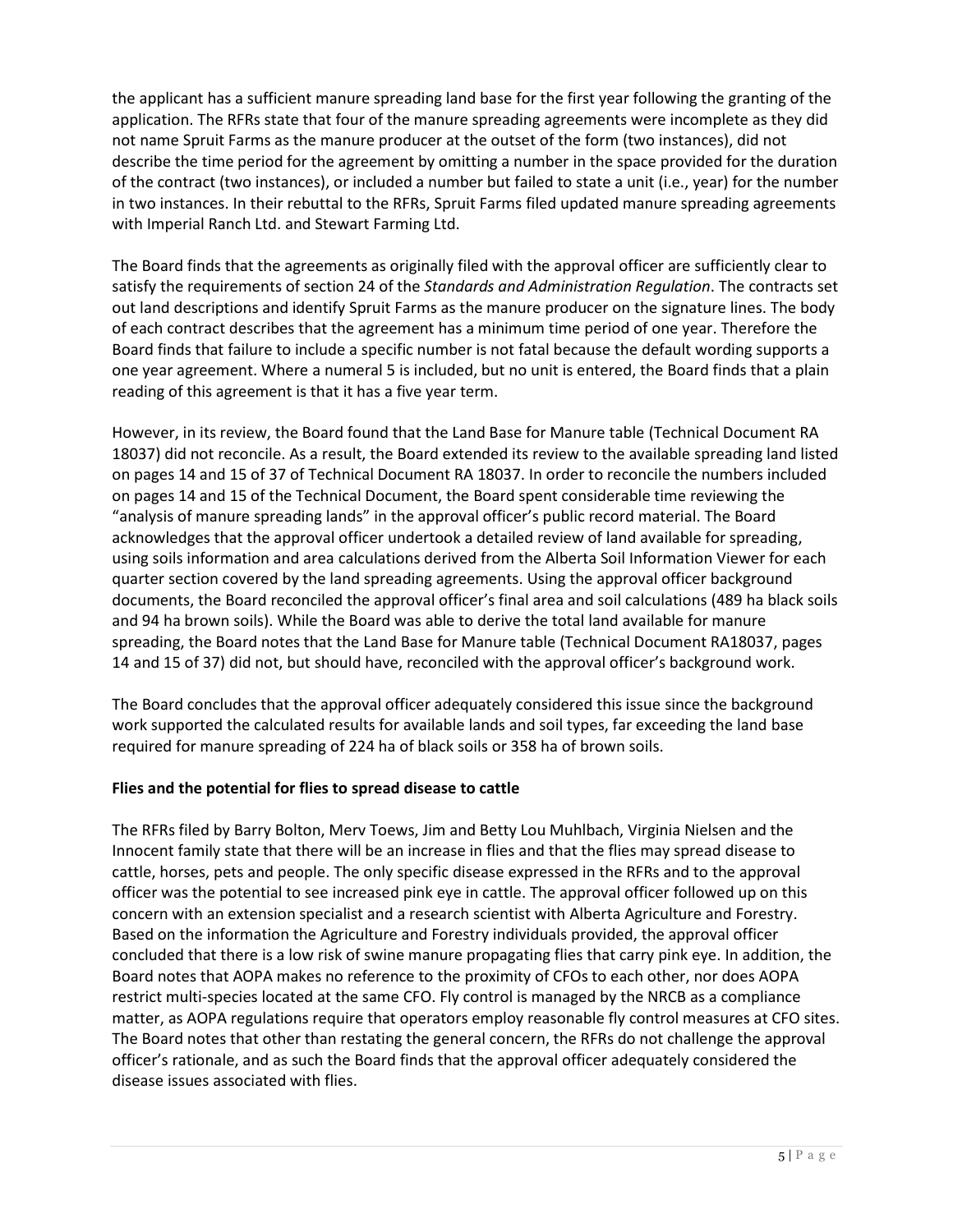#### **Matters beyond the Board's mandate**

Approval officers commonly receive statements of concern, and the Board commonly receives RFRs, that ask the NRCB to deny an application because the construction or expansion of a CFO may adversely affect neighbouring land values. The Board and approval officers have consistently stated that effects on land values are not a subject for the NRCB under AOPA. Impacts on property values are a land use issue which is a planning matter dealt with by a municipality in its municipal development plan.

The Virginia Nielsen and Barry Bolton RFRs expressed concerns about the CFO's expansion causing increased traffic and having an effect on roads. In their RFR, Doug and Annette Cook expressed the need to have a road use agreement to manage the increased road maintenance associated with the CFO's expansion. The approval officer noted that the County did not raise any concerns over the increase in traffic or an increase in required road maintenance related to the Spruit Farms expansion application in its July 11, 2018 response to the approval officer. The Board notes that the approval officer's approach is entirely consistent with the general NRCB position that road use and road maintenance are properly matters for the municipal authority. Therefore, the Board finds that road use and road maintenance issues have no merit for its review under AOPA.

Similarly, water quantity and the disposal of dead animals are issues that are often raised, both before approval officers and the Board. Dead animal disposal (CFO related or otherwise) is a matter that is beyond the AOPA mandate, in this case because it is directly regulated by Agriculture and Forestry. Water quantity is a water licencing issue that is managed by Environment and Parks under the *Water Act*.

#### **Ground and surface water quality**

AOPA, its associated regulations, and the NRCB Approvals Operational Policy include multiple provisions that have the objective of protecting surface and groundwater quality. These provisions allow the approval officer to include conditions such as annual well monitoring in an approval, as is required in this case. One example of how groundwater is protected in relation to this CFO operation is found in the approval officer's assessment of whether the water well should receive an exemption from the 100 m setback provision. The Board finds that the approval officer's methodology was thorough and welldocumented in granting the water well setback exemption, including the site specific considerations and the use of the risk assessment tool.

The Board expects operators and neighbours to be concerned and attentive to issues that have the potential to affect water quality. However, in reviewing the water quality concerns stated in the RFRs and the approval officer's decision and records, the Board does not find that the RFRs identify any matters that were not adequately dealt with by the approval officer.

The Board does note that Decision Summary RA18037 states at page 23 that "Approval RA 18037 includes a condition stating that the permit holder shall construct the secondary containment system for the EMS and have NRCB personnel inspect that system on or before July 31, 2019". However, the actual form of approval omits the statement requiring inspection by NRCB personnel of the secondary containment in clause 10. The Board expects that a revised approval will be issued to reflect the requirement set out in the decision summary.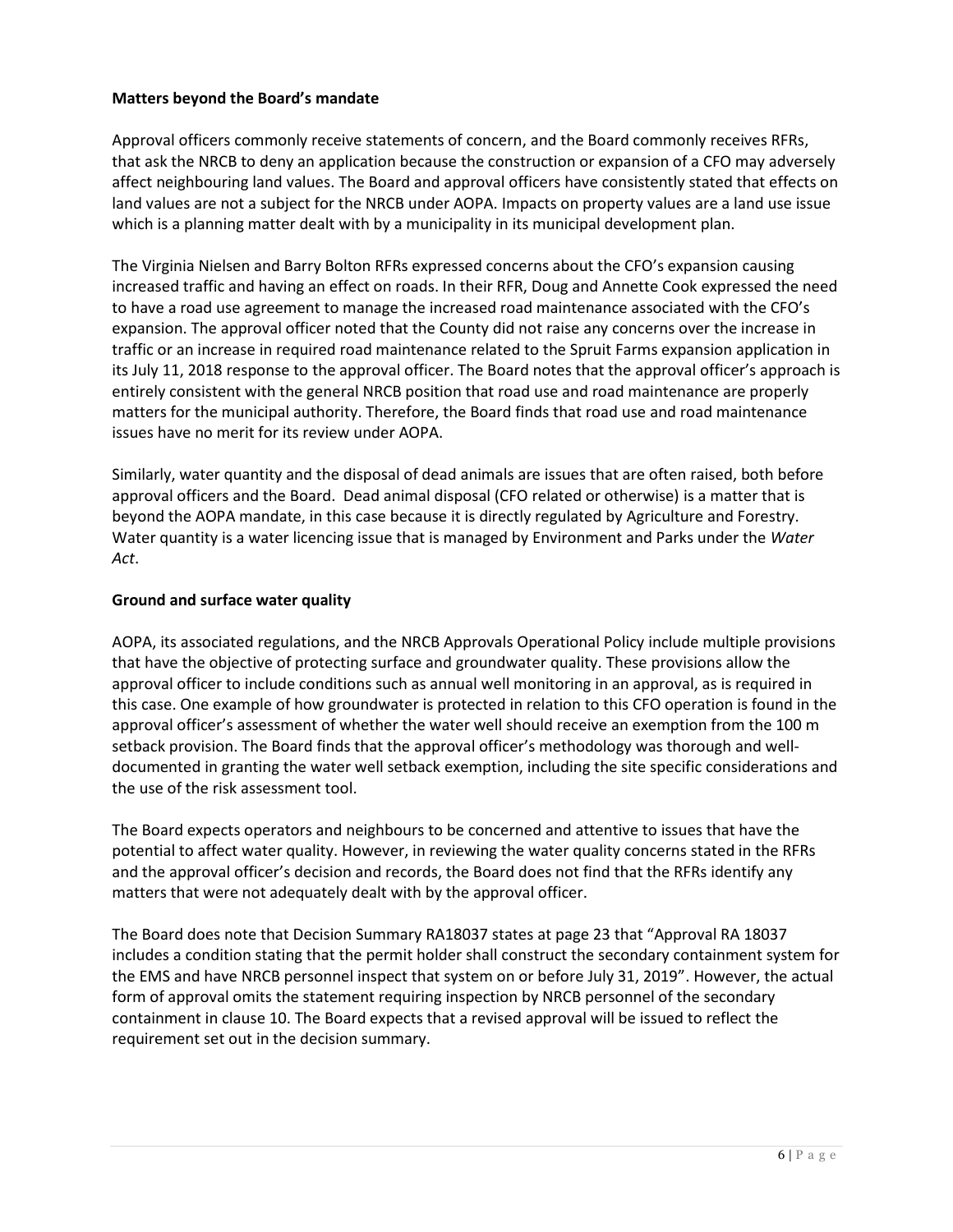#### **Measures to minimize odour associated with manure spreading**

Objection to manure spreading and associated odour is identified in six of the filed RFRs. The CFO application included a request to remove a condition that was grandfathered from the County's permit which states "manure distribution is to take place once each year with incorporation into the soil done within 72 hours of spreading." The approval officer concluded that it was appropriate to remove this condition as Spruit Farms provided adequate justification to delete the limitation to spreading once per year, and found that AOPA's manure spreading requirements provide an equivalent manure spreading nuisance abatement that was previously provided for in the County's condition.

The Board recognizes that manure spreading creates odour that may linger for many days. The Board also acknowledges that incorporation or injection manure spreading methods may mitigate, but not eliminate, manure spreading odours. The Board notes that since 2002, when the NRCB was given the AOPA mandate, agricultural practice has evolved with regard to land and soil management. Specifically, there has been significant growth in acreage farmed employing direct seeding technology, resulting in a proportional decline in crop land available where manure can be incorporated. The Board understands that direct seeding is used to better manage moisture, erosion and nutrient uptake, and is considered as a more sustainable cropping system. In any event, in this approval and under AOPA, all manure spread on land that is conventionally tilled must be incorporated within 48 hours. The CFO's manure spreading requirements are therefore consistent with AOPA's manure management standards and regulations. Having regard for the approval officer's consideration of the County's original permit condition, the odour associated with spreading, and the concerns expressed in the RFRs, the Board does not find an issue that merits further review.

#### **Odour from manure storage**

Decision Summary RA18037 states that the CFO application satisfies the minimum distance separation (MDS) requirements set out in AOPA. The MDS provisions are established by AOPA and the *Standards and Administration Regulation,* and provide formula calculations that describe a province-wide standard. As the CFO meets the prescribed MDS calculation, the anticipated intensity of odours to neighbouring residences is determined to be acceptable. For that reason, the Board finds that the approval officer adequately dealt with this issue.

#### **Owner does not live on site**

The Cook, Muhlbach and County RFRs each express a concern that the applicant does not reside in the immediate area. The Board notes that there are no regulatory requirements in AOPA that require the owner of a CFO to live on-site. The Board finds the issue of whether the operator is resident at the CFO site or in the immediate area is not a relevant consideration, and therefore has no merit as an issue for review. However, the Board always encourages positive communication between CFO operators and those parties who may be affected by their operation. While such communication is not a regulatory requirement, there are obvious benefits to be had from ongoing positive communication.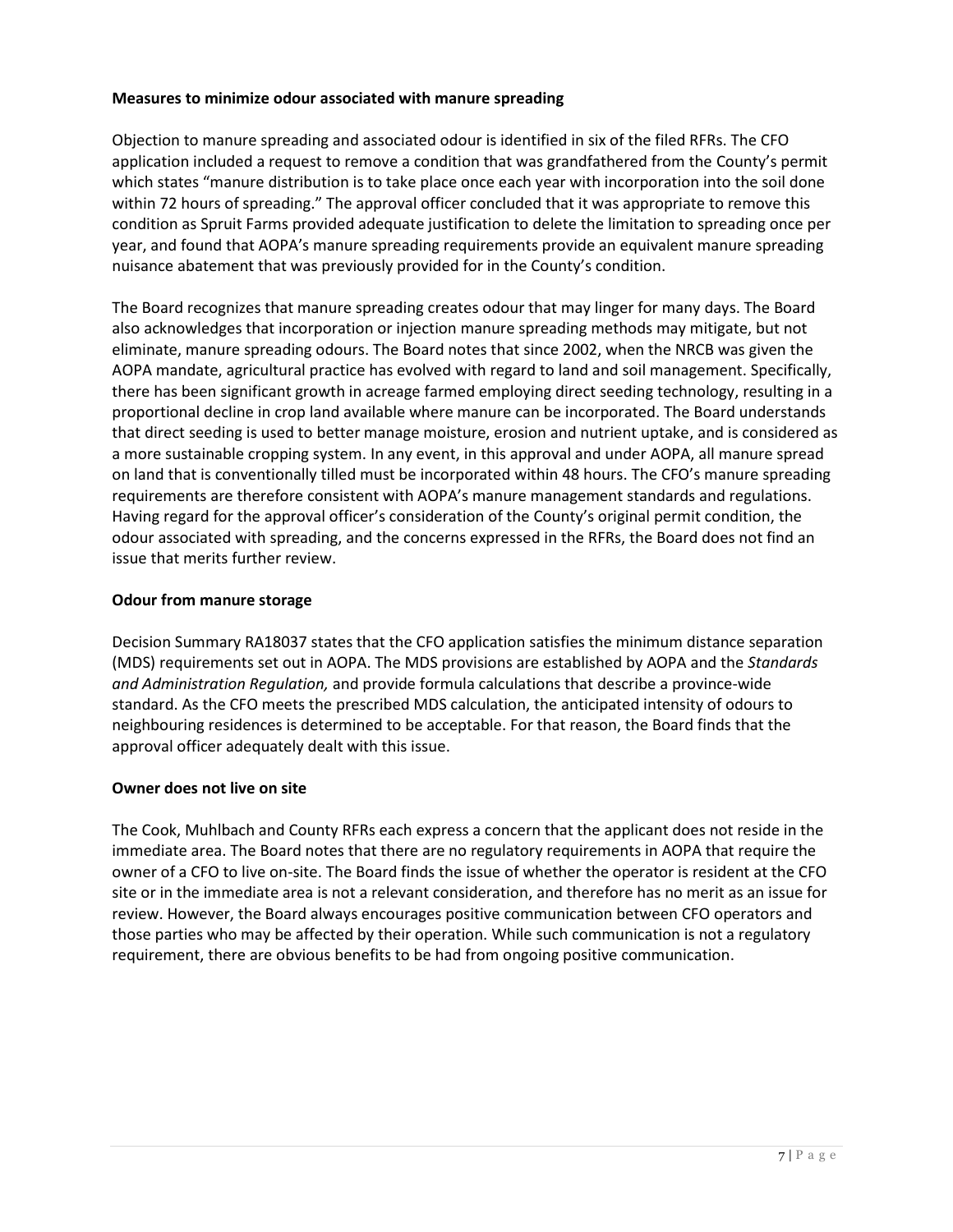## **Decision**

As a result of the Board's deliberations, the Board finds that the approval officer adequately considered all issues raised in the filed Requests for Review, and therefore does not direct any matters to a hearing. The RFRs are denied.

DATED at EDMONTON, ALBERTA, this 11th day of December, 2018.

\_\_\_\_\_\_\_\_\_\_\_\_\_\_\_\_\_\_\_\_\_\_\_\_\_\_\_\_ \_\_\_\_\_\_\_\_\_\_\_\_\_\_\_\_\_\_\_\_\_\_\_\_\_\_\_\_

*Original signed by:*

Peter Woloshyn **L. Page Stuart** 

Michele Annich

\_\_\_\_\_\_\_\_\_\_\_\_\_\_\_\_\_\_\_\_\_\_\_\_\_\_\_\_